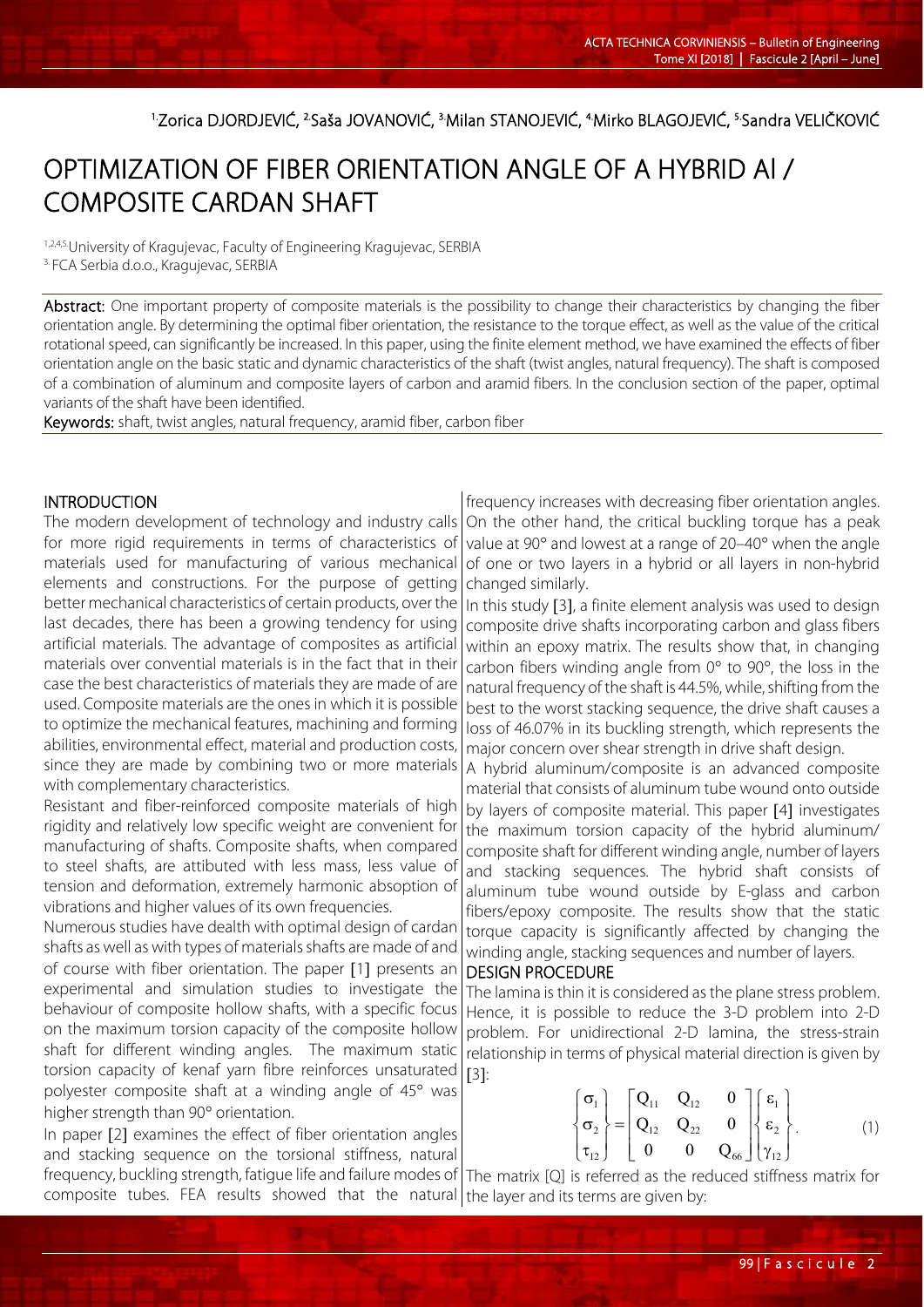A CTA TECHNICA CORVINIENSIS – Bulletin of Engineering Tome XI [2018] | Fascicule 2 [April – June]

$$
Q_{11} = \frac{E_{11}}{1 - v_{12}v_{21}}; \t Q_{12} = \frac{v_{12}E_{22}}{1 - v_{12}v_{21}}
$$
  

$$
Q_{22} = \frac{E_{22}}{1 - v_{12}v_{21}}; \t Q_{66} = G_{12}
$$

(2)

where: E is modulus of elasticity, G is modulus of rigidity and ν is Poisson's ratio.

In Descartes rectangular coordinate system x-y-z (x-axis is the axial shaft axis), whereas the angle of fibers is measured in reference to the positive direction of x-axis, the relation between tension and deformation may be presented as follows:

$$
\begin{Bmatrix}\n\sigma_x \\
\sigma_y \\
\tau_{xy}\n\end{Bmatrix} = \begin{bmatrix}\n\overline{Q}_{11} & \overline{Q}_{12} & \overline{Q}_{16} \\
\overline{Q}_{12} & \overline{Q}_{22} & \overline{Q}_{26} \\
\overline{Q}_{16} & \overline{Q}_{26} & \overline{Q}_{66}\n\end{bmatrix} \begin{Bmatrix}\n\varepsilon_x \\
\varepsilon_y \\
\gamma_{xy}\n\end{Bmatrix}.
$$
\n(3)

The lowest natural frequency expression is given as:

$$
f_n = \frac{\pi}{2} \sqrt{\frac{gE_x I}{WL^4}} \ . \tag{4}
$$

where g is the acceleration due to gravity, W is the weight per unit length, L is the shaft length and I is the second moment of inertia given, for a thin-walled tube, as:

$$
I = \frac{\pi}{4} \left( r_0^4 - r_i^4 \right) \approx \pi r^3 t \tag{5}
$$

here,  $r_0$  is an outer radius, and  $r_i$  is an inner radius.

FINITE ELEMENT ANALYSIS COMPOSITE CARDAN SHAFT This paper analyses a real shaft of the truck TURBO ZETA 85.14B, which is not made of steel, but of aluminium/ composite material [5]. Two different types of composite materials were used: carbon fibre/epoxy resin and aramid fibre/epoxy resin. Table 1 shows the basic properties of these composite materials.

Table 1. Basic properties of composite materials

| Material                            | $E_1$ , GPa | GPa<br>$\vec{E}$ | GP <sub>a</sub><br>G2 | GPa<br>$G_{12}$ |       | $\rho$ , kg/m $^3$ | $t_{\text{phys}}$ mm |
|-------------------------------------|-------------|------------------|-----------------------|-----------------|-------|--------------------|----------------------|
| Carbon<br>fibres/epoxy<br>composite | 131.6       | 8.20             | 3.5                   | 4.5             | 0.281 | 1550               | 0.125                |
| Aramid<br>fibres/epoxy<br>composite | $81.8$      | 5.10             | 1.82                  | 1.51            | 0.31  | 1380               | 0.125                |

In Table 1, the following notation are used:  $E_1$ - longitudinal modulus;  $E_2$  – transverse modulus;  $G_{12}$ ,  $G_{23}$  – shear modulus; ν – Poisson's ratio;  $ρ$  – density;  $t_{ply}$  – composite layer thickness.

The basic dimensions of the analyzed shaft [5] are: shaft length 1.35 m, mean radius of the shaft 0.041 m, wall thickness of the ring shaped cross section of the shaft 0,003 m. The shaft was tested under the action of maximum value of the static torsion moment of 5000 Nm.

The analyzed shaft was modelled by linear isoparametric square shell finite elements. The model of the analyzed shaft can be seen in Figure 1. In the numerical analysis, the shaft is  $\vert$  have the highest value at angle of 0°, whereas the value drops

fixed at one end while the other is free and under the effect of the torque. The NX Nastran software was used for the analysis. The composite part of the shaft consists of 8 layers (carbon fibers/epoxy resin and aramid fibers/epoxy resin).



Figure 1. Finite element model

of the aluminium/composite shaft Values of shaft torsion angles resulting from numerical calculation for both analyzed composite materials (carbon and aramide), at different values of fiber orientation angles, are indicated in Figure 2.



Figure 2. Influence of fiber angle orientation to torsion angle value forhybrid Al/carbon and Al/aramide shafts

As indicated in Figure no. 2 the values of torsion angles are somewhat lower in case of carbon versus aramide fibres. Also, one may see that in case of both materials, the highest values of shaft torsion angles are at fibre orientation angle of  $0^\circ$ , and the lowest with fiber orientation of  $\pm 45^{\circ}$ . .

By using NX Nastran software, the numerical values of natural frequencies of hybrid Al/carbon and Al/aramide shafts have been determined. On grounds of acquired values of natural frequencies  $f_s$ , in the first oscillation critical numbers of rotations of analyzed shafts may be set applying the following expression:

$$
n_{kr} = 60 \cdot f_s \,. \tag{6}
$$

It is well known that the values of natural frequencies depend on ratio E1/ρ. In case of composite materials, that ratio varies and depends on fiber orientation. The ratio has the maximum value for the fiber angle of  $0^\circ$ , and it decreases as the orientation angles of fibers increase. In reference to that, Figure no. 3 shows that in case of carbon and aramide fibers of natural frequency, the critical number of shaft rotations